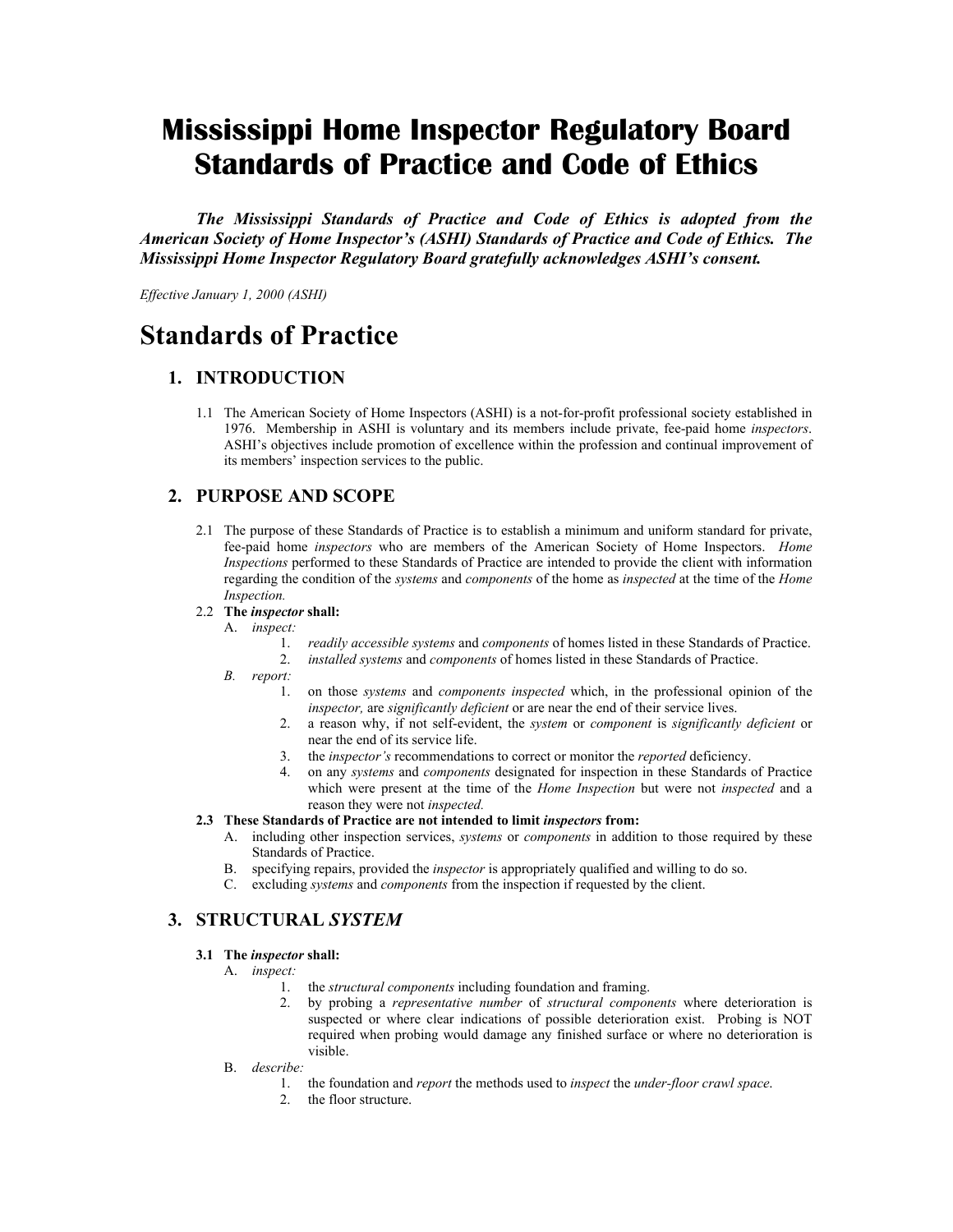#### **STRUCTURAL** *SYSTEM* **3.1 B, continued**

- 3. the wall structure.
- 4. the ceiling structure.
- 5. the roof structure and *report* the methods used to *inspect* the attic.

#### **3.2 The** *inspector* **is NOT required to:**

- A. provide any *engineering service* or *architectural service.*
- B. offer an opinion as to the adequacy of any *structural system* or *component.*

## 4. **EXTERIOR**

#### **4.1 The** *inspector* **shall:**

- A. *inspect:* 
	- 1. the exterior wall covering, flashing and trim.
	- 2. all exterior doors.
	- 3. attached decks, balconies, stoops, steps, porches, and their associated railings.
	- 4. the eaves, soffits, and fascias where accessible from the ground level.
	- 5. the vegetation, grading, surface drainage, and retaining walls on the property when any of these are likely to adversely affect the building.
	- 6. walkways, patios, and driveways leading to dwelling entrances.
- B. *describe* the exterior wall covering.

#### **4.2 The** *inspector* **is NOT required to:**

- A. *inspect:*
	- 1. screening, shutters, awnings, and similar seasonal accessories.
	- 2. fences.
	- 3. geological, geotechnical or hydrological conditions.
	- 4. *recreational facilities.*
	- 5. outbuildings.
	- 6. seawalls, break-walls, and docks.
	- 7. erosion control and earth stabilization measures.

## **5. ROOF** *SYSTEM*

#### **5.1 The** *inspector* **shall:**

- A. *inspect:*
	- 1. the roof covering.
	- 2. the *roof drainage systems.*
	- 3. the flashings.
	- 4. the skylights, chimneys, and roof penetrations.
- B. *describe* the roof covering and *report* the methods used to *inspect* the roof.

#### **5.2 The** *inspector* **is NOT required to:**

- A. *inspect:* 
	- 1. antennae.
	- 2. interiors of flues or chimneys which are not *readily accessible.*
	- 3. other *installed* accessories.

## **6. PLUMBING** *SYSTEM*

#### **6.1 The** *inspector* **shall:**

- A. *inspect:* 
	- 1. the interior water supply and distribution *systems* including all fixtures and faucets.
	- 2. the drain, waste, and vent *systems* including all fixtures.
	- 3. the water heating equipment.
	- 4. the vent *systems,* flues, and chimneys.
	- 5. the fuel storage and fuel distribution *systems.*
	- 6. the drainage sumps, sump pumps, and related piping.
- B. *describe:*
	- 1. the water supply, drain, waste, and vent piping materials.
	- 2. the water heating equipment including the energy source.
	- 3. the location of main water and main fuel shut-off valves.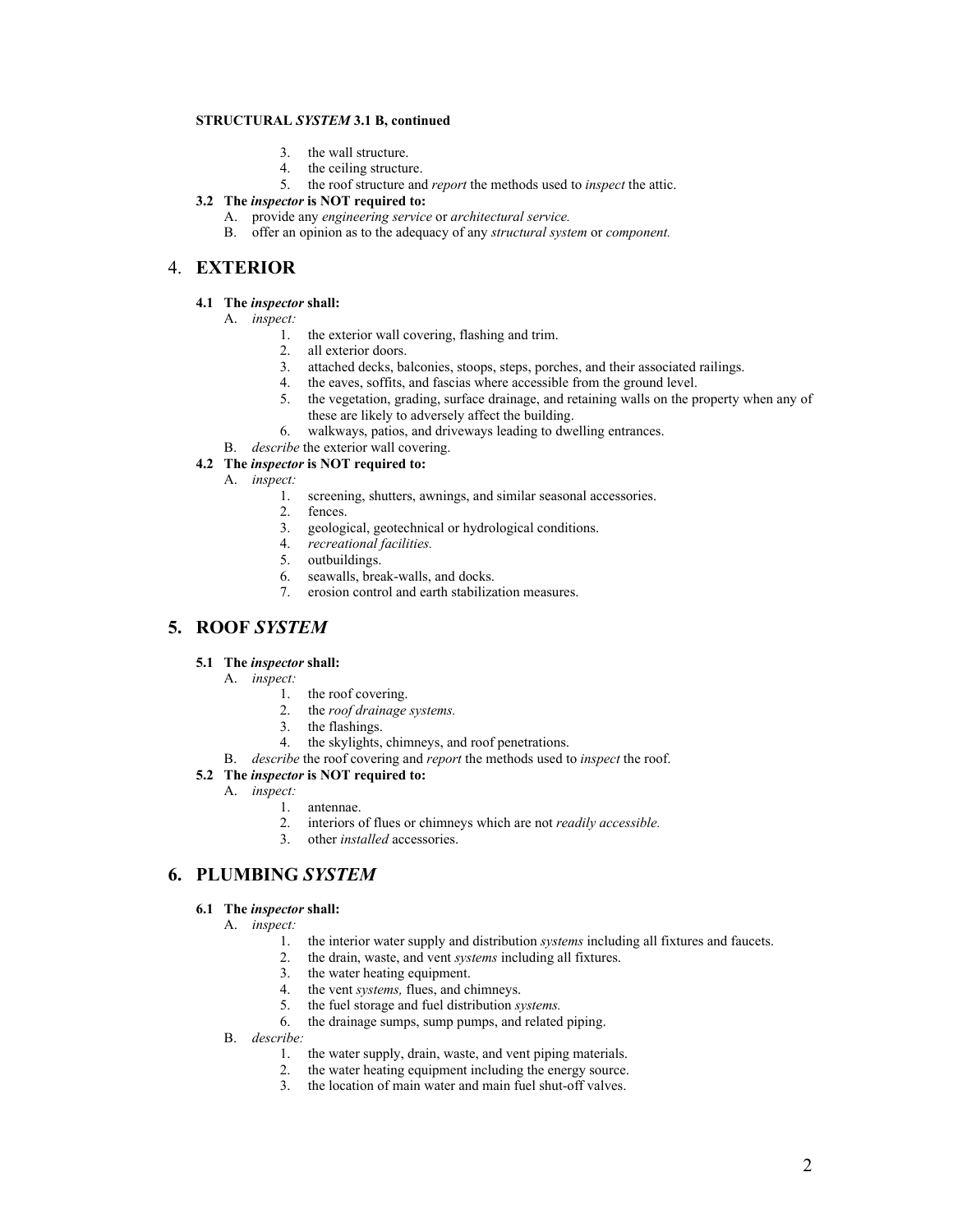## **PLUMBING** *SYSTEM* **6, continued**

#### **6.2 The** *inspector* **is NOT required to:**

- A. *inspect:*
	- 1. the clothes washing machine connections.
	- 2. the interiors of flues or chimneys which are not *readily accessible*.
	- 3. wells, well pumps, or water storage related equipment.<br>4. water conditioning *systems*.
	- water conditioning *systems*.
	- 5. solar water heating *systems*.
	- 6. fire and lawn sprinkler *systems*.
	- 7. private waste disposal *systems*.
- B. determine:
	- 1. whether water supply and waste disposal *systems* are public or private.
	- 2. the quantity or quality of the water supply.
- C. operate safety valves or shut-off valves.

## **7. ELECTRICAL** *SYSTEM*

#### **7.1 The inspector shall:**

- A. *inspect*:
	- 1. the service drop.
	- 2. the service entrance conductors, cables, and raceways.
	- 3. the service equipment and main disconnects.
	- 4. the service grounding.
	- 5. the interior *components* of service panels and sub panels.
	- 6. the conductors.<br>7. the overcurrent
	- the overcurrent protection devices.
	- 8. a *representative number* of *installed* lighting fixtures, switches, and receptacles.
	- 9. the ground fault circuit interrupters.
- B. *describe*:
	- 1. the amperage and voltage rating of the service.
	- 2. the location of main disconnect(s) and sub panels.
	- 3. the wiring methods.
- C. *report*:
	- 1. on the presence of solid conductor aluminum branch circuit wiring.
	- 2. on the absence of smoke detectors.

## **7.2 The** *inspector* **is NOT required to:**

- A. *inspect*:
	- 1. the remote control devices unless the device is the only control device.
	- 2. the *alarm systems* and *components*.
	- 3. the low voltage wiring, *systems* and *components*.
	- 4. the ancillary wiring, *systems* and *components* not a part of the primary electrical power distribution *system*.
- B. measure amperage, voltage, or impedance.

## **8. HEATING** *SYSTEM*

#### **8.1 The** *inspector* **shall:**

- A. *inspect*:
	- 1. the *installed* heating equipment.
	- 2. the vent *systems*, flues, and chimneys.
- B. *describe*:
	- 1. the energy source.
	- 2. the heating method by its distinguishing characteristics.

## **8.2 The** *inspector* **is NOT required to:**

- A. *inspect*:
	- 1. the interiors of flues or chimneys which are not *readily accessible*.
	- 2. the heat exchanger.
	- 3. the humidifier or dehumidifier.
	- 4. the electronic air filter.
	- 5. the solar space heating *system*.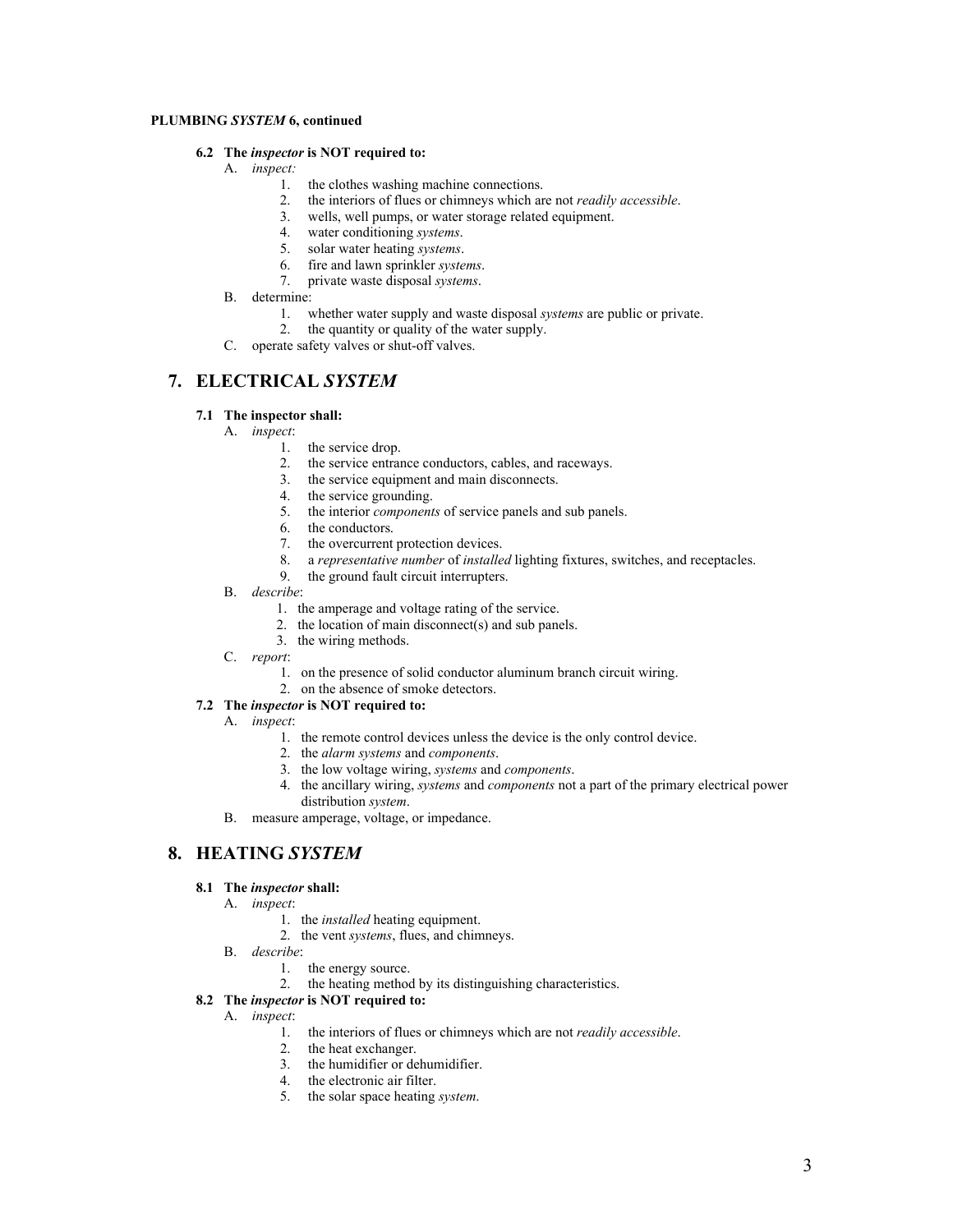#### **Heating** *System* **8.2, continued**

B. determine heat supply adequacy or distribution balance.

## **9. AIR CONDITIONING** *SYSTEMS*

#### **9.1 The** *inspector* **shall:**

- A. *inspect* the *installed* central and through-wall cooling equipment.
- *B. describe:* 
	- 1. the energy source
	- 2. the cooling method by its distinguishing characteristics.

## **9.2 The** *inspector* **is NOT required to:**

- A. *inspect* electronic air filters.
- B. determine cooling supply adequacy or distribution balance.

## **10. INTERIOR**

#### **10.1 The** *inspector* **shall:**

- A. *inspect*:
	- 1. the walls, ceilings, and floors.
	- 2. the steps, stairways, and railings.
	- 3. the countertops and a *representative number* of *installed* cabinets
	- 4. a *representative number* of doors and windows.
	- 5. garage doors and garage door operators.

#### **10.2 The** *inspector* **is NOT required to:**

- A. *inspect*:
	- 1. the paint, wallpaper, and other finish treatments.
	- 2. the carpeting.
	- 3. the window treatments.
	- 4. the central vacuum *systems*.
	- 5. the *household applicances*.
	- 6. *recreational facilities*.

## **11. INSULATION AND VENTILATION**

#### **11.1 The** *inspector* **shall:**

- A. *inspect*:
	- 1. the insulation and vapor retarders in the unfinished spaces.
	- 2. the ventilation of attics and foundation areas.
	- 3. the mechanical ventilation *systems*.
- *B. describe:* 
	- 1. the insulation and vapor retarders in the unfinished spaces.
	- 2. the absence of insulation in unfinished spaces at conditioned surfaces.

#### **11.2 The** *inspector* **is NOT required to:**

- A. disturb insulation or vapor retarders.
- B. determine indoor air quality.

## **12. FIREPLACES AND SOLID** *FUEL BURNING APPLICANCES*

#### **12.1 The** *inspector* **shall:**

*A. inspect:* 

- 1. the *system components*.
- 2. the vent *systems*, flues, and chimneys.
- *B. describe:* 
	- 1. the fireplaces and *solid fuel burning appliances*.
- 2. the chimneys.

## **12.2 The** *inspector* **is NOT required to:**

- A. *inspect*:
	- 1. the interiors of flues or chimneys.
	- 2. the firescreens and doors
	- 3. the seals and gaskets.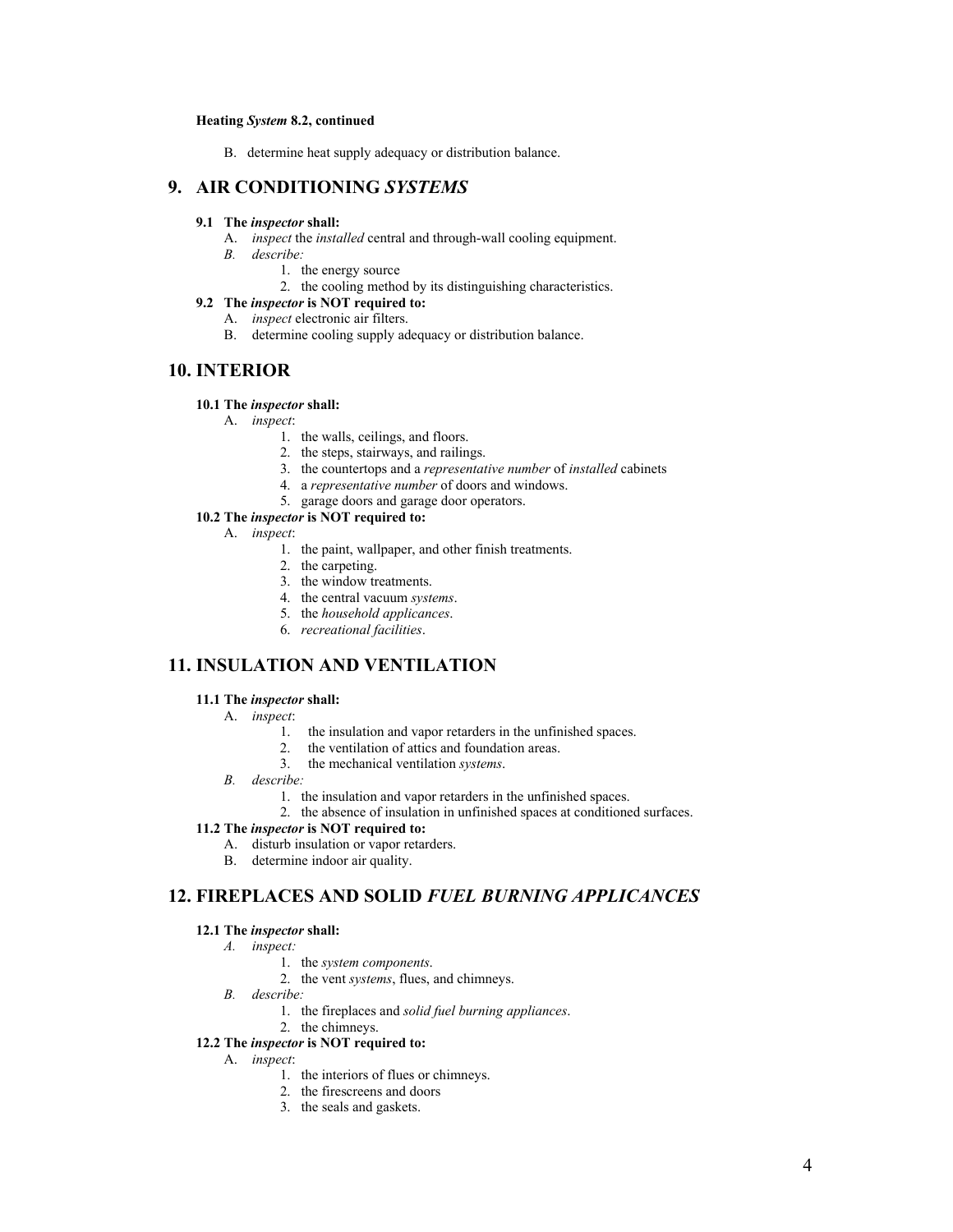#### **FIREPLACES AND** *SOLID FUEL BURNING APPLIANCES* **12.2, continued**

- 4. the automatic fuel feed devices.
- 5. the mantels and fireplace surrounds.
- 6. the combustion make-up air devices.
- 7. the heat distribution assists whether gravity controlled or fan assisted.
- 
- B. ignite or extinguish fires.<br>C. determine draft character determine draft characteristics.
- D. move fireplace inserts or stoves or firebox contents.

## **13. GENERAL LIMITATIONS AND EXCLUSIONS**

#### **13.1 General limitations:**

- A. Inspections performed in accordance with these Standards of Practice
	- 1. are not *technically exhaustive*.
	- 2. will not identify concealed conditions or latent defects.
- B. These Standards of Practice are applicable to buildings with four or fewer dwelling units and their garages or carports.

#### **13.2 General exclusions:**

- A. The *inspector* is not required to perform any action or make any determination unless specifically stated in these Standards of Practice, except as may be required by lawful authority.
- B. *Inspectors* **are NOT required to determine:**
	- 1. the condition of *systems* or *components* which are not readily *accessible*.
	- 2. the remaining life of any *system* or *component*.
	- 3. the strength, adequacy, effectiveness, or efficiency of any *system* or *component*.
	- 4. the causes of any condition or deficiency.
	- 5. the methods, materials, or costs of corrections.
	- 6. future conditions including, but not limited to, failure of *systems* and *components*.
	- 7. the suitability of the property for any specialized use.
	- 8. compliance with regulatory requirements (codes, regulations, laws, ordinances, etc.).
	- 9. the market value of the property or its marketability.
	- 10. the advisability of the purchase of the property.
	- 11. the presence of potentially hazardous plants or animals including, but not limited to wood destroying organisms or diseases harmful to humans.
	- 12. the presence of any environmental hazards including, but not limited to toxins, carcinogens, noise, and contaminants in soil, water, and air.
	- 13. the effectiveness of any *system installed* or methods utilized to control or remove suspected hazardous substances.
	- 14. the operating costs of *systems* or *components*.
	- 15. the acoustical properties of any *system* or *component*.

## C. *Inspectors* **are NOT required to offer**:

- 1. or perform any act or service contrary to law.
- 2. or perform *engineering services*.
- 3. or perform work in any trade or any professional service other than *home inspection*.
- 4. warranties or guarantees of any kind.
- D. *Inspectors* **are NOT required to operate:** 
	- 1. any *system* or *component* which is *shut down* or otherwise inoperable.
	- 2. any *system* or *component* which does not respond to *normal operating controls*.
	- 3. shut-off valves.

#### E. *Inspectors* **are NOT required to enter:**

- 1. any area which will, in the opinion of the *inspector*, likely be dangerous to the *inspector* or other persons or damage the property or its *systems* or *components*.
- 2. the *under-floor crawl spaces* or attics which are not *readily accessible*.

#### F. *Inspectors* **are NOT required to** *inspect*:

- 1. underground items including, but not limited to underground storage tanks or other under ground indications of their presence, whether abandoned or active.
- 2. *systems* or *components* which are not *installed*.
- 3. *decorative items*.
- 4. *systems* or *components* located in areas that are not entered in accordance with these Standards of Practice.
- 5. detached structures other than garages and carports.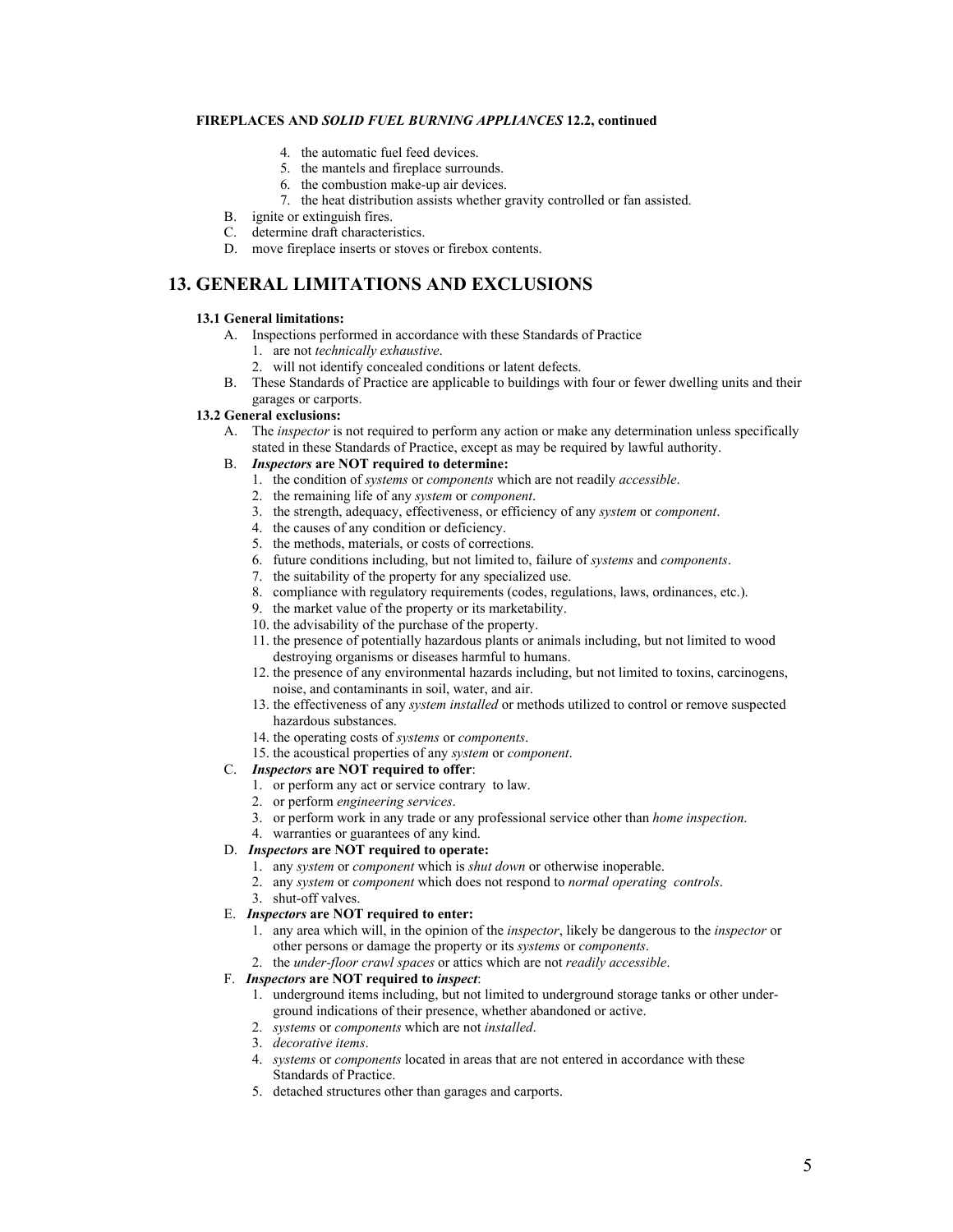#### **GENERAL LIMITATIONS AND EXCLUSIONS 13.2 F., continued**

- 6. common elements or common areas in multi-unit housing, such as condominium properties or cooperative housing.
- G. *Inspectors* **are NOT required to**:
	- 1. perform any procedure or operation which will, in the opinion of the *inspector*, likely be dangerous to the *inspector* or other persons or damage the property or its *systems* or *components*.
	- 2. move suspended ceiling tiles, personal property, furniture, equipment, plants, soil, snow, ice, or debris.
	- 3. *dismantle* any *system* or *component*, except as explicity required by these Standards of Practice.

# **Glossary of Italicized Terms**

- *Alarm Systems—*Warning devices, *installed* or free-standing, including but not limited to: carbon monoxide detectors, flue gas and other spillage detectors, security equipment, ejector pumps and smoke alarms.
- *Architectural Service—*Any practice involving the art and science of building design for construction of any structure or grouping of structures and the use of space within and surrounding the structures or the design for construction, including but not specifically limited to, schematic design, design development, preparation of construction contract documents, and administration of the construction contract.

*Component—*A part of a *system*.

- *Decorative—*Ornamental; not required for the operation of the essential *systems* and *components* of a home.
- *Describe—*To *report* a *system* or *component* by its type or other observed, significant characteristics to distinguish it from other *systems* or *components*.
- *Dismantle—*To take apart or remove any *component*, device or piece of equipment that would not be taken apart or removed by a homeowner in the course of normal and routine home owner maintenance.
- *Engineering Service—*Any professional service or creative work requiring engineering education, training, and experience and the application of special knowledge of the mathematical, physical and engineering sciences to such professional service or creative work as consultation, investigation, *evaluation*, planning, design and supervision of construction for the purpose of assuring compliance with the specifications and design, in conjunction with structures, buildings, machines, equipment, works or processes.
- *Further Evaluation—*Examination and analysis by a qualified professional, tradesman or service technician beyond that provided by the *home inspection*.
- *Home Inspection—*The process by which an *inspector* visually examines the *readily accessible systems* and *components* of a home and which describes those *systems* and *components* in accordance with these Standards of Practice.
- *Household Appliances—*Kitchen, laundry, and similar appliances, whether *installed* or free-standing.
- *Inspect—*To examine *readily accessible systems* and *components* of a building in accordance with these Standards of Practice, using *normal operating controls* and opening *readily openable access panels*.
- *Inspector—*A person hired to examine any *system* or *component* of a building in accordance with these Standards of Practice.
- *Installed—*Attached such that removal requires tools.
- *Normal Operating Controls—*Devices such as thermostats, switches or valves intended to be operated by the homeowner.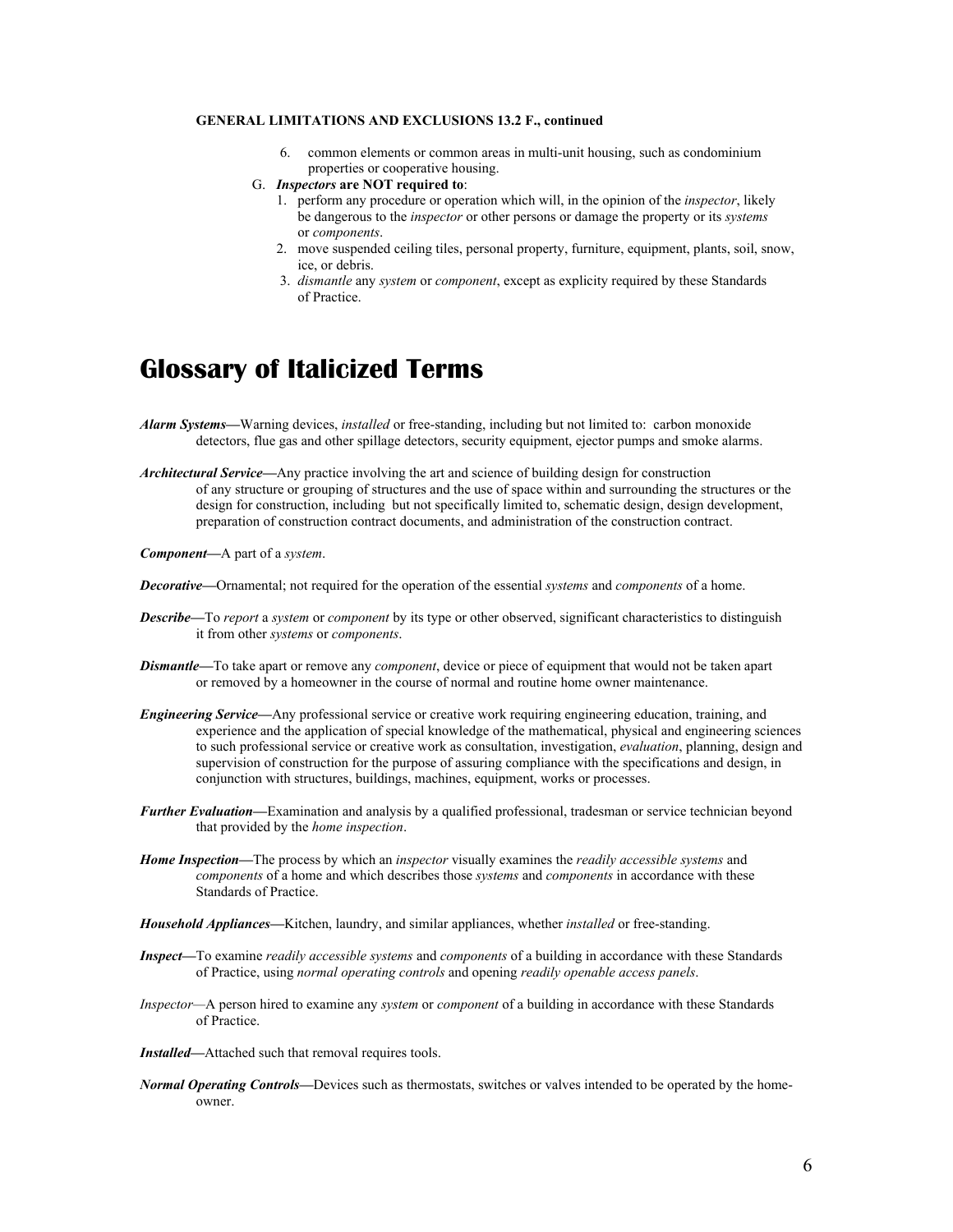#### **Glossary of Italicized Terms, continued**

- *Readily Accessible—*Available for visual inspection without requiring moving of personal property, *dismantling*, destructive measures, or any action which will likely involve risk to persons or property.
- *Readily Openable Access Panel—*A panel provided for home-owner inspection and maintenance that is within normal reach, can be removed by one person, and is not sealed in place.
- *Recreational Facilities—*Spas, saunas, steam baths, swimming pools, exercise, entertainment, athletic, playground or other similar equipment and associated accessories.
- *Report—*To communicate in writing.
- *Representative Number—*One *component* per room for multiple similar interior *components* such as windows and electric outlets; one *component* on each side of the building for multiple similar exterior *components*.
- *Roof Drainage Systems—Components* used to carry water off a roof and away from a building.

*Significantly Deficient—Unsafe* or not functioning.

- *Shut Down—*A state in which a *system* or *component* cannot be operated by *normal operating controls*.
- *Solid Fuel Burning Appliances—*A hearth and fire chamber or similar prepared place in which a fire may be built and which is built in conjunction with a chimney; or a listed assembly of a fire chamber, its chimney and related factory-made parts designed for unit assembly without requiring field construction.
- *Structural Component—*A *component* that supports non-variable forces or weights (dead loads) and variable forces or weights (live loads).
- *System—*A combination of interacting or interdependent *components*, assembled to carry out one or more functions.
- *Technically Exhaustive—*An investigation that involves *dismantling*, the extensive use of advanced techniques, measurements, instruments, testing, calculations, or other means.
- *Under-floor Crawl Space—*The area within the confines of the foundation and between the ground and the underside of the floor.
- *Unsafe—*A condition in a *readily accessible, installed* system or *component* which is judged to be a significant risk of personal injury during normal, day-to-day use. The risk may be due to damage, deterioration, improper installation or a change in accepted residential construction standards.
- *Wiring Methods—*Identification of electrical conductors or wires by their general type, such as "non-metallic sheathed cable" ("Romex"), "armored cable" ("bx") or "knob and tube", etc.

# **Code of Ethics of the American Society**

# **of Home Inspectors** ®

**H**onesty, justice, and courtesy form a moral philosophy, which, associated with mutual interest among people, constitutes the foundation of ethics. The Members should recognize such a standard, not in passive observance, but as a set of dynamic principles guiding their conduct. It is their duty to practice the profession according to this code of ethics.